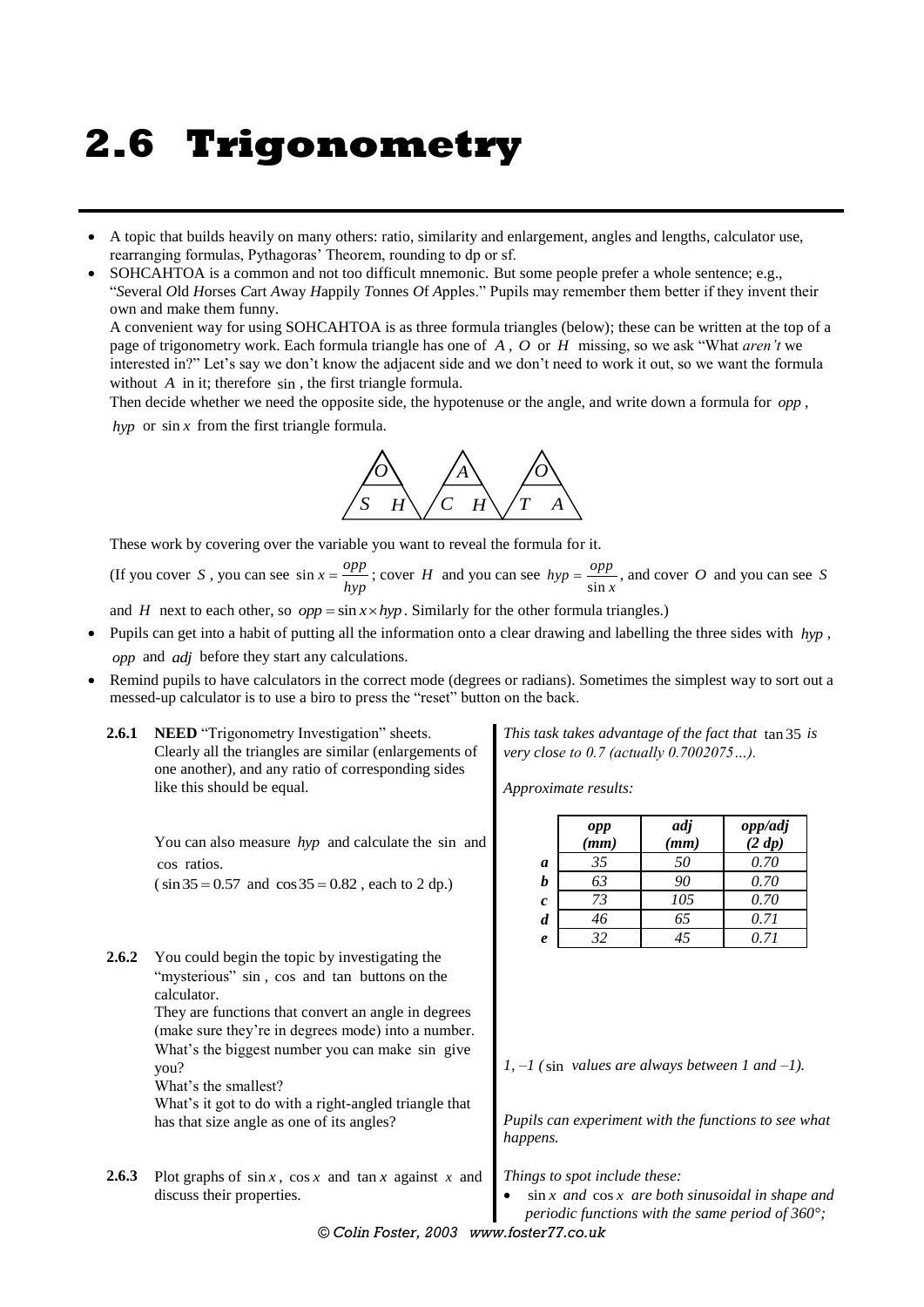|                         | Plot values for $0^{\circ} \le \theta \le 720^{\circ}$ , say.<br>What do you notice?<br>Key values of the functions at $0^\circ$ , $30^\circ$ , $45^\circ$ , $90^\circ$ , etc.<br>can be noted (see sheet).<br>You could discuss the fact that sinusoidal graphs turn<br>up in science; e.g., alternating current/voltage;<br>electric/magnetic fields in electromagnetic waves<br>(e.g., light); the sound wave of a tuning fork is nearly<br>sinusoidal.<br>Fourier Analysis (Jean Baptiste Fourier, 1768-1830)<br>is a way of building up a waveform by adding<br>together sinusoidal waves of different amplitudes<br>and frequencies.                                                                    | $\cos x$ is just 90° ahead of $\sin x$ (called a "phase<br>$shift'$ ).<br>They both take values between $-1$ and $1$<br>("amplitude" = 1).<br>$\tan x$ is different in having a period of only 180 $^{\circ}$<br>and in taking all values from $-\infty$ to $\infty$ . It is also<br>a discontinuous graph, with vertical asymptotes<br>at $\pm 90^\circ$ , $\pm 270^\circ$ , etc.<br>$\cos x$ is an even function, symmetrical about the<br><i>vertical axis</i> ( $cos(-x) = cos x$ ), <i>whereas</i> $sin x$<br>and $\tan x$ are odd functions, having rotational<br>symmetry of order 2 about the origin<br>$(\sin(-x) = -\sin x$ and $\tan(-x) = -\tan x$ .                        |  |  |
|-------------------------|---------------------------------------------------------------------------------------------------------------------------------------------------------------------------------------------------------------------------------------------------------------------------------------------------------------------------------------------------------------------------------------------------------------------------------------------------------------------------------------------------------------------------------------------------------------------------------------------------------------------------------------------------------------------------------------------------------------|-----------------------------------------------------------------------------------------------------------------------------------------------------------------------------------------------------------------------------------------------------------------------------------------------------------------------------------------------------------------------------------------------------------------------------------------------------------------------------------------------------------------------------------------------------------------------------------------------------------------------------------------------------------------------------------------|--|--|
| 2.6.4                   | Snell's Law in Science<br>(Willebrord Snell, 1580-1626).<br>When a beam of light travels from one medium to<br>another, the angle of refraction $r$ (in the second<br>medium) is related to the angle of incidence $i$ (in the<br>first medium) by Snell's Law, $\sin r = \frac{\sin i}{r}$ , where<br>the constant of proportionality $n$ is the refractive<br>index.<br>Plot $r$ against $i$ for a couple of different values of<br>$n$ ; e.g., $n = 1.5$ (for light going from air into glass)<br>and $n = \frac{1}{1.5} = \frac{2}{3}$ (for light going from glass into air).<br>For air and water the values are<br>$_{air}n_{water} = \frac{4}{3}$ (air to water) and $_{water}n_{air} = \frac{3}{4}$ . | Answers:<br>Angles are measured from the normal (a line<br>perpendicular to the boundary).<br>For $n = 1.5$ , r increases less quickly than i, and<br>when $i$ reaches its maximum value of 90 $^{\circ}$ ,<br>$r = \sin^{-1}(\frac{1}{n}) = 41.8^{\circ}$ , the so-called "critical angle"<br>for glass-air.<br>For $n = \frac{2}{3}$ , r increases more quickly than i, and<br>this time when $i$ reaches the critical value of 41.8°,<br><i>i</i> no longer has any value (because sin can never<br>$be$ >1). This corresponds to the light beam not being<br>refracted at all: "total internal reflection" takes<br>place.<br>For water-air, the critical angle is $48.6^{\circ}$ . |  |  |
| 2.6.5                   | Converting gradients into angles.<br>We already know that the line $y = x$ (gradient of 1)<br>makes an angle of 45° with the x-axis. What is the<br>angle that the line $y = 2x$ makes?                                                                                                                                                                                                                                                                                                                                                                                                                                                                                                                       | Answers:<br>$y = 2x$ makes an angle of $\tan^{-1} 2 = 63.4^{\circ}$ .<br>$y = mx$ makes an angle of $tan^{-1} m$ , and if you count<br>a negative angle as a clockwise turn, then this works<br>even when m is negative.                                                                                                                                                                                                                                                                                                                                                                                                                                                                |  |  |
| 2.6.6<br>2.6.7<br>2.6.8 | NEED Old-fashioned trigonometrical tables.<br>You could explain how hard life was in the old days<br>(!) or how clever calculators are today being able to<br>work out sin, cos and tan so quickly. Pupils could<br>try to find out for homework how the calculator does<br>it.<br>Pupils can try this out for themselves on a<br>spreadsheet. Can you beat the calculator by finding<br>the next decimal place after the last one the<br>calculator shows?<br>Assuming that the Leaning Tower of Pisa leans at an<br>angle of $10^{\circ}$ and is 55 m high, how far does the top<br>lean out over the bottom?<br>Approximating $\pi$ from regular polygons.                                                 | Answer:<br>They use power series such as<br>$\sin x = x - \frac{x^3}{3!} + \frac{x^5}{5!} - \frac{x^7}{7!} + \dots$ <i>in radians.</i><br>Taking enough terms, you can get an answer as<br>accurately as you like. (You first have to convert the<br>angle from degrees.)<br>Spreadsheets can handle more decimal places than<br>most calculators.<br>Answer: $55 \tan 10 = 9.7$ m.                                                                                                                                                                                                                                                                                                     |  |  |
|                         | Two approaches (see below and right):<br>1. Area:<br>$\pi$ is the area of a unit circle (a circle of radius 1) and                                                                                                                                                                                                                                                                                                                                                                                                                                                                                                                                                                                            | 2. Perimeter and Circumference:<br>$2\pi$ is the circumference of a unit circle, so we can                                                                                                                                                                                                                                                                                                                                                                                                                                                                                                                                                                                              |  |  |
|                         | © Colin Foster, 2003, www.foster77.co.uk                                                                                                                                                                                                                                                                                                                                                                                                                                                                                                                                                                                                                                                                      |                                                                                                                                                                                                                                                                                                                                                                                                                                                                                                                                                                                                                                                                                         |  |  |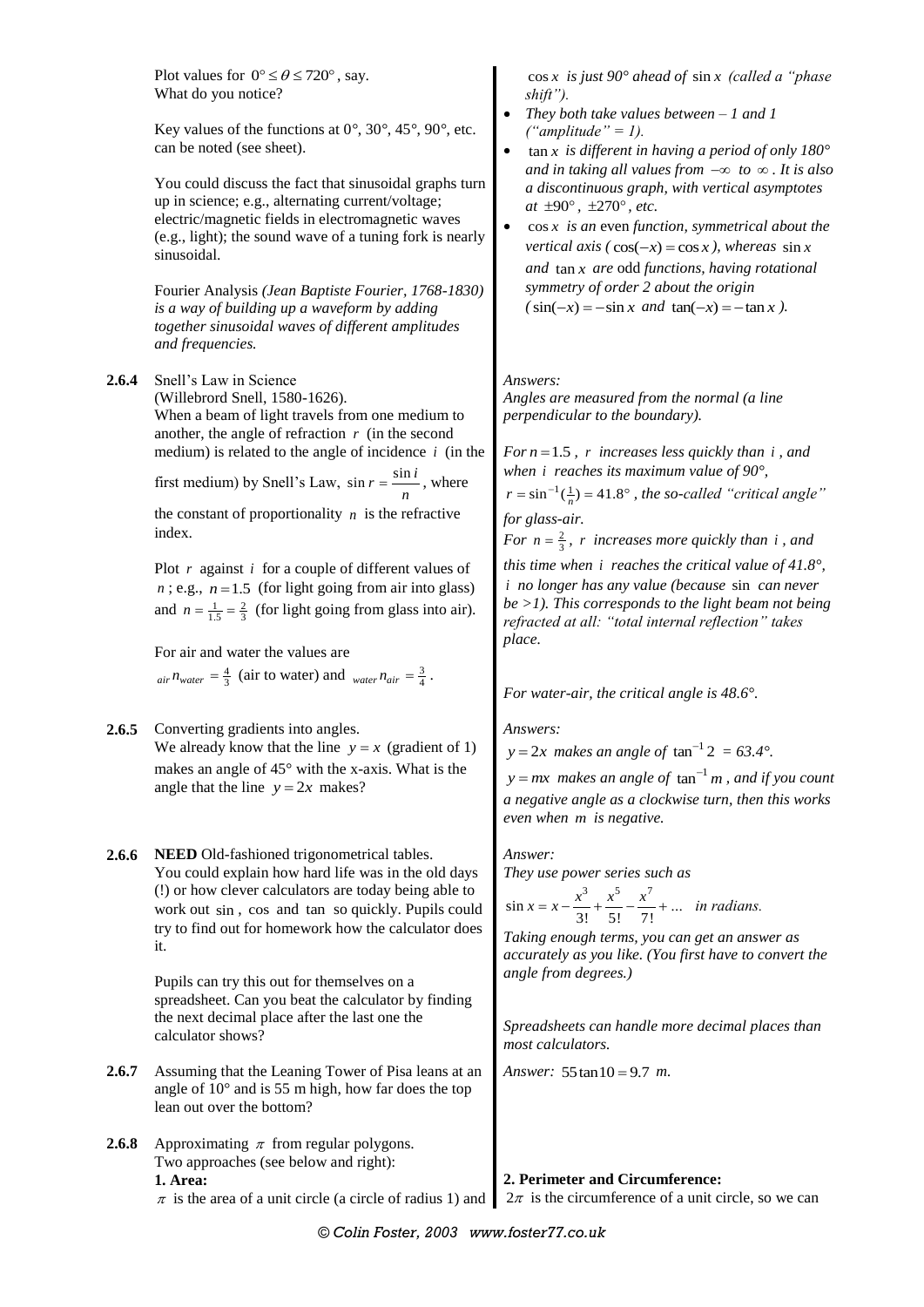we can approximate that area by finding regular polygons that just fit into the unit circle and just fit outside the unit circle and working out their areas. Start with squares.



The outer square has area  $2 \times 2 = 4$  sq units. The inner square has area  $4 \times \frac{1}{2} \times 1 \times 1 = 2$  sq units (by dividing it up into four triangles). So this gives  $2 < \pi < 4$  (not a very good approximation, but it's a start!).

Next try regular pentagons, and so on. The pentagons can be divided into 5 congruent isosceles triangles by joining each vertex to the centre of the circle. Each of these triangles can be cut in half to give two congruent right-angled triangles. For the pentagon *inside* the circle, we have



so total area =  $10 \times \frac{1}{2} \cos 36 \sin 36 = 5 \cos 36 \sin 36$ . For the pentagon *outside* the circle, we have



so total area =  $10 \times \frac{1}{2} \tan 36 = 5 \tan 36$ .

So now  $5\sin 36\cos 36 < \pi < 5\tan 36$ , giving 2.38 $< \pi$  < 3.63, a better approximation.

In general, for an n-sided polygon we obtain

In general, for an n-sided polygon we obtain<br>  $n\sin\left(\frac{180}{n}\right)\cos\left(\frac{180}{n}\right) < \pi < n\tan\left(\frac{180}{n}\right)$ , so , so putting in  $n = 100$  gives  $3.1395 < \pi < 3.1426$ , and taking  $n =$ 100 000 gives  $\pi$  as accurately as can be displayed on a calculator.

**2.6.9** Rabbit Run. An investigation involving similar work to the above approximating  $\pi$  methods. I want to make a rabbit run area in my garden and I want to make the area as large as possible. (My garden is very big.) I have 24 metres of plastic fencing and I want to know what shape run will enclose the maximum possible area.

approximate that length by finding the perimeters of regular polygons that just fit into and outside the unit circle; i.e., the same regular polygons as used on the left.

Here, the outer square has perimeter  $4 \times 2 = 8$  units and the inner square has perimeter

 $4 \times \sqrt{2}$  = 5.66 units, using Pythagoras' Theorem. So  $5.66 < 2\pi < 8$ , so  $2.83 < \pi < 4$ , giving a different (slightly better) approximation from that on the left.

Using the same drawing as on the left, we have total perimeter of the pentagon *inside* the circle =  $5 \times 2 \sin 36 = 10 \sin 36$ .

And total perimeter of the pentagon *outside* the circle  $= 5 \times 2 \tan 36 = 10 \tan 36$ . This gives  $10\sin 36 < 2\pi < 10 \tan 36$  or  $5\sin 36 < \pi < 5\tan 36$ , giving  $2.94 < \pi < 3.63$ .

In general, for an n-sided polygon we obtain  $n \sin\left(\frac{180}{n}\right) < \pi < n \tan\left(\frac{180}{n}\right)$ , so putting  $n = 100$ gives  $3.1411 < \pi < 3.1426$ .

Using perimeters of regular polygons gives a narrower approximation for  $\pi$  for a given value of *n* than using areas.

*This method is interesting, but using a calculator to find values of*  sin *,* cos *and*  tan *isn't really valid*  because the calculator uses its value of  $\pi$  to work *out them out!*

*The rectangular case is an investigation in section 2.2.7.*

*As shown there, there are 6 rectangles with integer sides and perimeter 24 m.*

| rectangle | area | rectangle | area |
|-----------|------|-----------|------|
|           |      |           |      |
|           |      |           |      |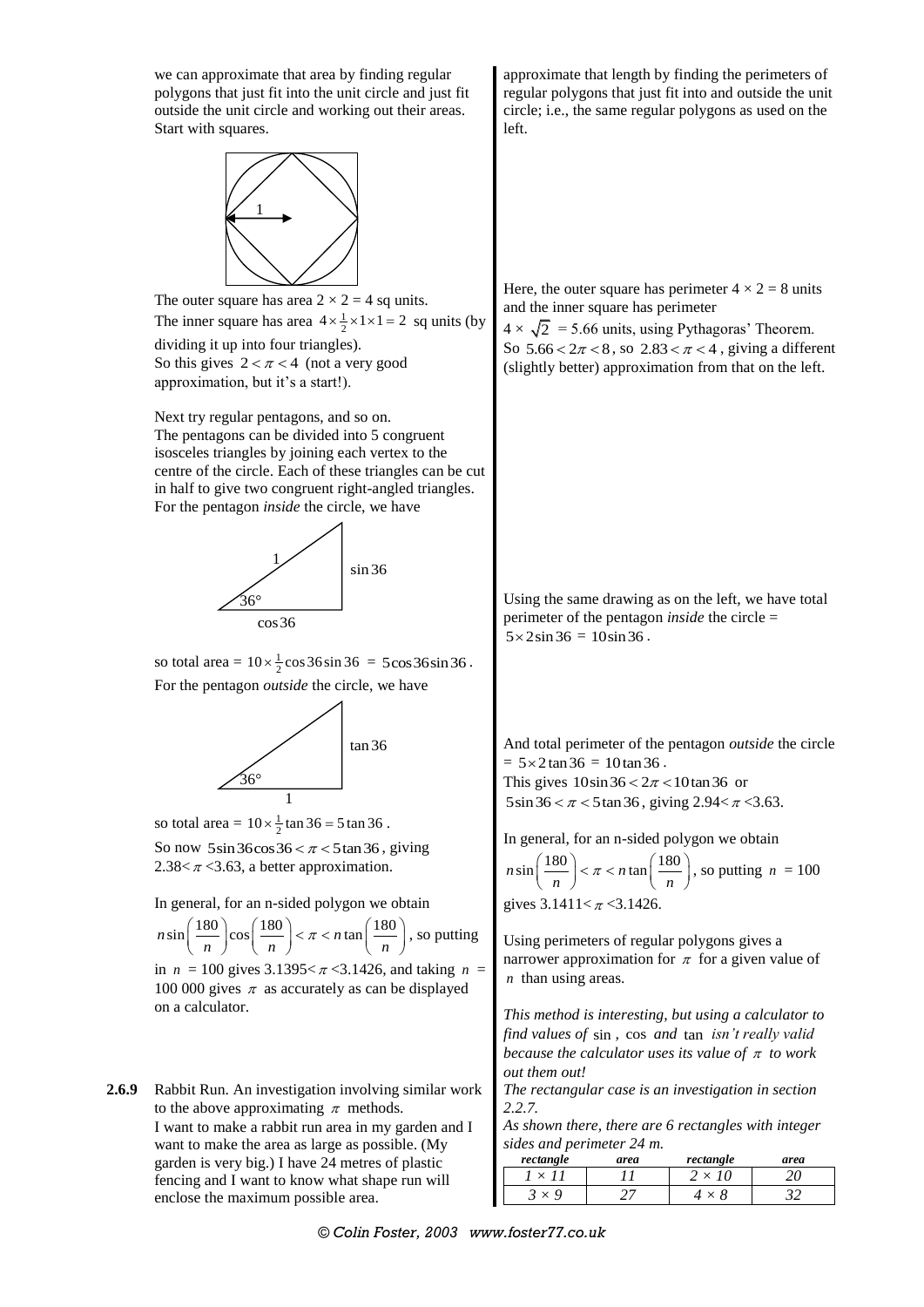Start with rectangular runs.

What if you set up the run (still rectangular) against the garden fence (then the fencing has to go round only three sides)?

What if you use the *corner* of the garden, so that the run (still rectangular) only has to have fencing on *two* of the sides?

What if you are allowed to make any shape run you like. Which will enclose maximum area? Start in the middle of the garden (away from the garden fence) and find the best shape. Then try it next to the fence.

*Using the garden fence as just one of the sides, a semicircle would be best. The curved portion would have length 24 m, so the run would be half of a circle of circumference* 48 *m, so the radius would be*  $\frac{48}{2\pi}$  = *7.64 m, and the area would be*  $\frac{1}{2}r^2\pi = 91.67$  *m*<sup>2</sup>. *By using the corner of the garden you could do even better. The run would be a quadrant, the radius*  would be  $\frac{4\times24}{2\pi}$  = 15.28 m and the area would be  $\frac{1}{4}r^2\pi = 183.35$  *m*<sup>2</sup>.

**2.6.10 NEED** various equipment. Trigonome-tree! Calculate the height of a tree in the school grounds (or nearby) using a clinometer (a device for measuring angle of elevation – you can make a reasonable one by sticking a protractor onto a piece of cardboard and using a ruler as the rotating portion).

**2.6.11** True or false? Try them with angles.

1.  $\sin(x+y) = \sin x + \sin y$ 

2.  $\sin 2x = 2 \sin x$ 

- 3.  $\sin 2x = 2\sin x \cos x$
- 4.  $\sin(90 x) = \sin x$
- 5.  $\sin(180 x) = \sin x$

... and similar with cos and tan.

Make up some more like these.

Try to prove those that are true by using graphs of

| $5 \times$                                     | $h \times h$ | 36 |
|------------------------------------------------|--------------|----|
| The one which encloses the maximum area is the |              |    |

*square one*  $(6 \times 6)$ *.* 

*Answer: best option is a 6 × 12 run. (The function*  $A = x(24 - 2x)$  *has its maximum value* when  $x = 6$ ; could draw a graph.)

*Answer: best option this time is a 12 × 12 run. (The function*  $A = (12 + x)(12 - x)$  *has its maximum value when*  $x = 0$ .)

*For an n -sided regular polygon in the middle of the garden, we can put a point in the centre and join it to each of the vertices to obtain n congruent isosceles triangles. We can divide each of these into two congruent right-angled triangles (below).*



*We can work out that*  12  $\frac{180}{n}$  180 12  $\frac{n}{\tan \frac{180}{n}} = \frac{12}{n \tan \frac{180}{n}}$  $\frac{n}{n}$   $n \tan \frac{n}{n}$  $x = \frac{n}{\tan \frac{180}{n}} = \frac{12}{n \tan \frac{180}{n}}$ , so the

*total area of the polygon (* 2*n of these right-angled* 

triangles) is 
$$
2n \times \frac{1}{2} x \frac{12}{n} = 12x
$$
  
=  $\frac{12 \times 12}{n \tan \frac{180}{n}} = \frac{144}{n \tan \frac{180}{n}}$ .

*As n gets larger and larger, this area gets closer and closer to the area of a circle with circumference of 24 m.*

*Radius* =  $\frac{24}{2\pi}$  = 3.82 *m, so area* =  $r^2 \pi$  = 45.84 *m*<sup>2</sup>.

*The isoperimetric theorem says that a circle encloses the maximum possible area for a given perimeter. (This is why soap bubbles are spherical.)*

*Could estimate the volume of the tree and perhaps estimate how many paper towels (from school toilets) could be made from one tree.*

*Choose a reasonably tall and thick tree. Assume it is cylindrical (or conical) and measure the circumference with a tape measure.*

*Answers:*

*1. False unless x or y* = 0 $^{\circ}$ , 360 $^{\circ}$ , *etc.*;

2. *False unless*  $x = 0^{\circ}$ , 360°, *etc.*;

*3. Always true;*

- *4. False unless*  $x = 45^{\circ}, 225^{\circ}, \text{etc.}$ ;
- *5. Always true.*

*© Colin Foster, 2003 www.foster77.co.uk*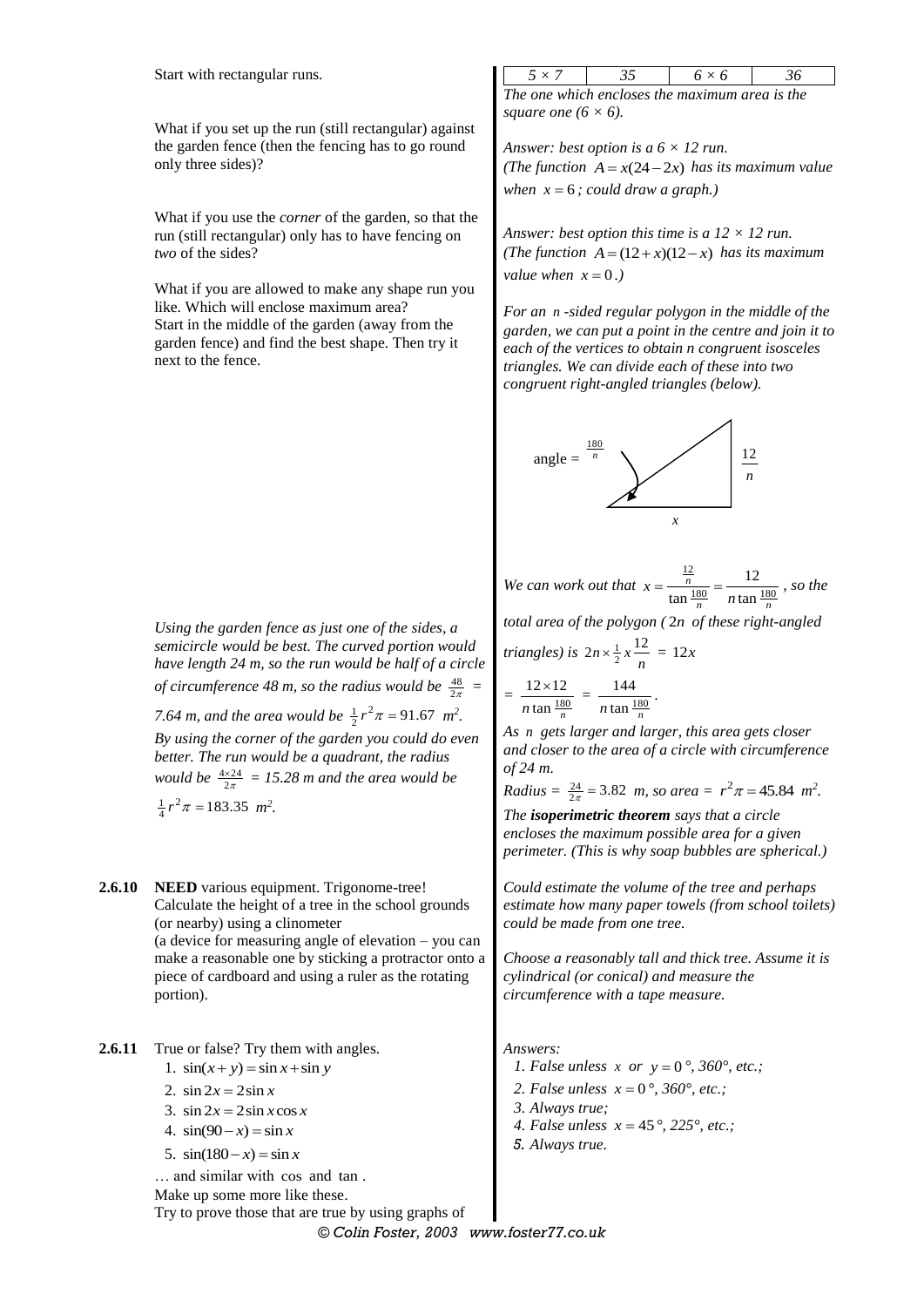the functions.

- **2.6.12** Trigonometry Facts and Formulas (see sheets).
- **2.6.13** Methane (CH<sub>4</sub>) is a tetrahedral molecule. The carbon atom is surrounded by four hydrogen atoms that get as far away from each other as they can while staying the same distance from the carbon atom. Calculate the H-C-H bond angle.

Could use molecular models (science dept.).

*You could use vectors to solve this problem.* **2.6.14** Find out in which Sherlock Holmes story the detective has to use trigonometry to solve the mystery.

**2.6.15** Cinema/Theatre Seats. What is the optimum slope of the floor in a cinema or theatre so that everyone can see over the heads of the people in front?

> *You could discuss the way that these sorts of calculations using "averages" across the population can fail to satisfy anyone: seats designed for an "average" person may be uncomfortable for almost everyone.*

*You could estimate how awkward it might be for someone who is very tall or very short. Who would be worse off?*

*Of course, this won't work if the person in front is wearing a hat!*

Estimate the maximum slope that you think would be safe, bearing in mind that the floor will get wet when it's raining outside.

What about someone using a wheelchair?

*Answer: 109.5° (see sheet) (This is a very well-known value among chemists, although few could calculate it geometrically!)*

*You can imagine the hydrogens on the surface of a sphere with its centre at the carbon. If one or more of the H's are replaced by a different atom, the bond angles won't all be exactly equal any more (unless all four H's are replaced; e.g., in tetrachloromethane, CCl4).*

*Answer: "The Adventure of The Musgrave Ritual" from "The Memoirs of Sherlock Holmes" by Arthur Conan Doyle.*

*He really just uses similar triangles. "If a rod of 6 feet threw a shadow of 9 feet, a tree of 64 feet would throw one of 96 feet." This enables him to locate some hidden treasure and solve the case.*

*Answer:*

#### 1 tan **average eye-to-top-of-head distance average thigh-to-knee distance**

*If you imagine someone sitting directly behind another person, their eyes need to be above the top of the head of the person in front. The seat needs to go back at least as far as the distance from their knee to the top of their leg.*

*Putting in estimates for these gives an angle of about*   $\tan^{-1} \frac{15}{60} = 14$  $\frac{113}{60}$  = 14  $\degree$  *approximately.* 

*This is quite a steep slope to walk up: you would be unlikely to want to go as steep as 20˚. It may not be convenient for wheelchair users.*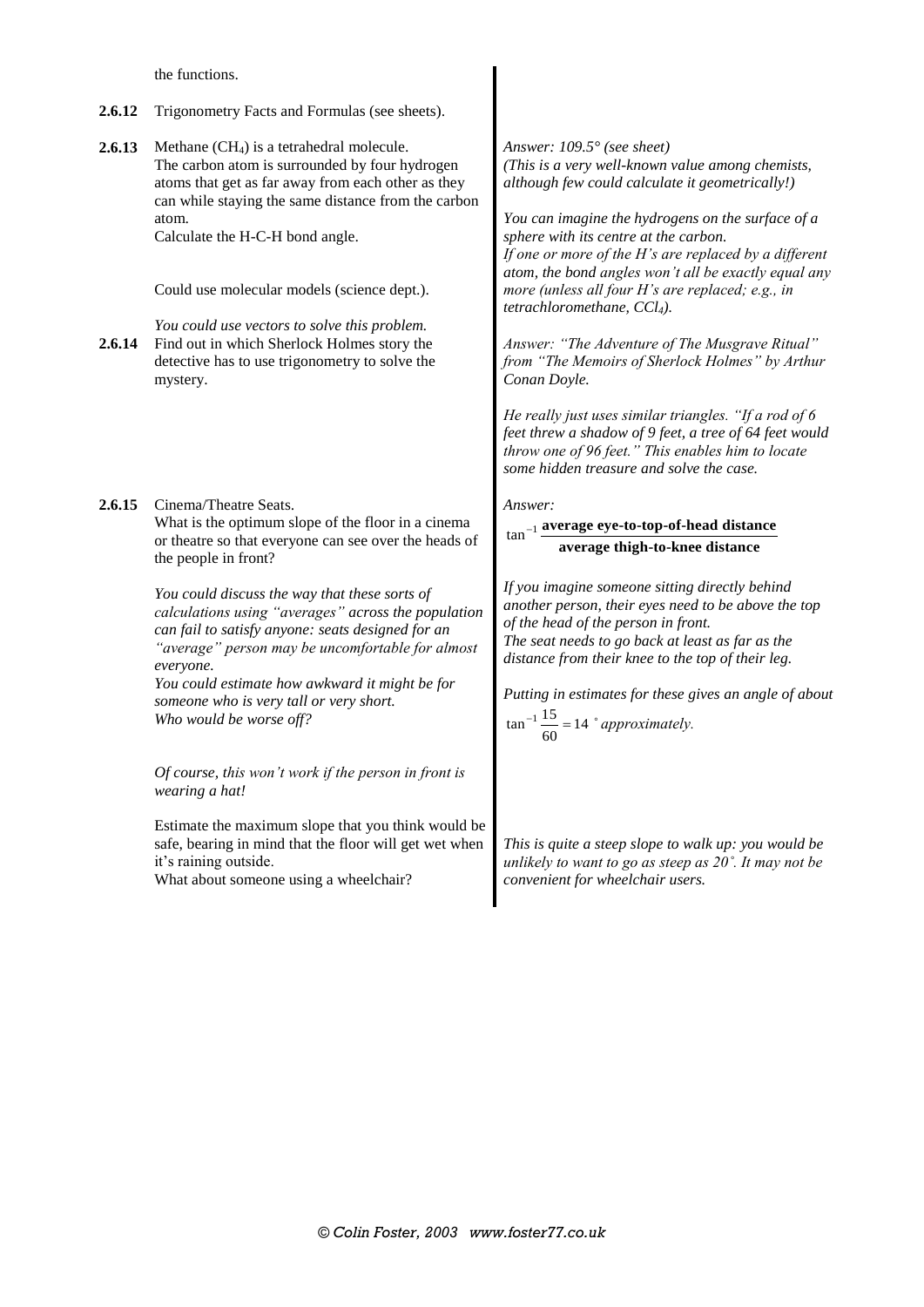## *Trigonometry Investigation*

Label the sides of these right-angled triangles with

| $hyp$ – hypotenuse (the side | $\log p$ – opposite (the side opposite | $\vert$ adj – adjacent (the side next to the |
|------------------------------|----------------------------------------|----------------------------------------------|
| opposite the right-angle)    | the $35^{\circ}$ angle)                | $\frac{35^{\circ}}{2}$ angle)                |

Then measure the **opp** and **adj** sides with a ruler (to the nearest mm) and complete the table below. What do you notice?



| triangle    | length of side <i>opposite</i> to the<br>$35^\circ$ angle<br>(mm, to nearest integer) | length of side <i>adjacent</i> to the<br>$35^\circ$ angle<br>(mm, to nearest integer) | opposite side<br>adjacent side<br>(to 2 decimal places) |
|-------------|---------------------------------------------------------------------------------------|---------------------------------------------------------------------------------------|---------------------------------------------------------|
| a           |                                                                                       |                                                                                       |                                                         |
| $\bm{b}$    |                                                                                       |                                                                                       |                                                         |
| $\mathbf c$ |                                                                                       |                                                                                       |                                                         |
| d           |                                                                                       |                                                                                       |                                                         |
| e           |                                                                                       |                                                                                       |                                                         |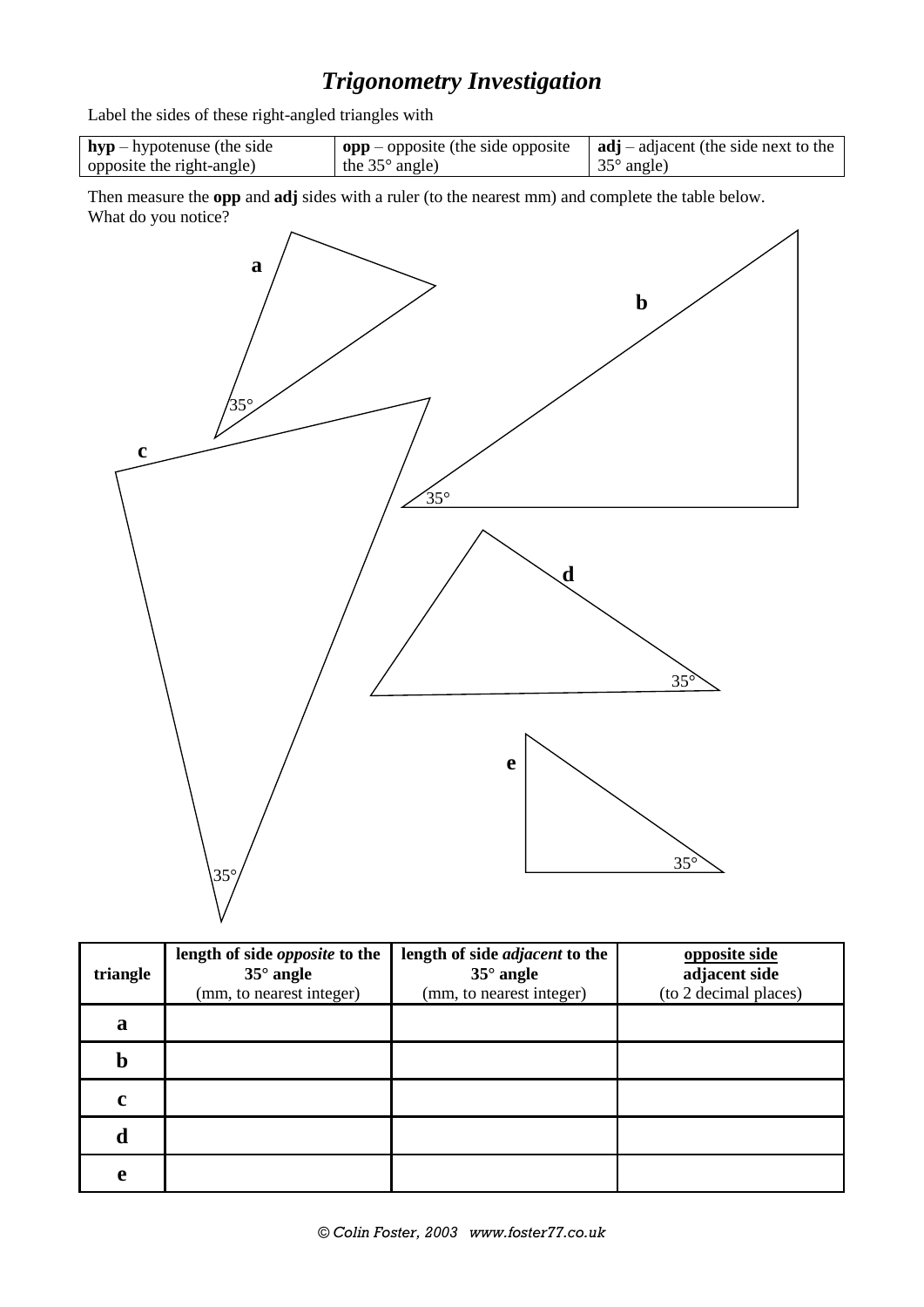## *Trigonometry Facts LEARN EVERYTHING ON THIS PAGE. LEARN EVERYTHING ON THIS PAGE. LEARN EVERYTHING ON THIS PAGE.*

#### **Definitions**

SOHCAHTOA gives the meaning of  $\sin x$ ,  $\cos x$  and  $\tan x$ .

Just remember the other three as

 $\cot x = \frac{1}{1}$ tan *x x*  $=\frac{1}{\sqrt{2}}$ , sec  $x=\frac{1}{\sqrt{2}}$ cos *x x*  $=\frac{1}{x}$  and cosec  $x=\frac{1}{x}$ sin *x x*  $=\frac{1}{\cdot}$ .

(the *s* and the *c* go together – *s*ec with *c*os and *c*osec with *s*in)

Imagine a right-angled triangle with a hypotenuse of 1 and an angle *x* . Using SOHCAHTOA, the shorter sides are  $\cos x$  and  $\sin x$ .



Dividing by  $\sin^2 x$  gives  $1 + \cot^2 x = \csc^2 x$ , and dividing by  $\cos^2 x$  gives  $\tan^2 x + 1 \equiv \sec^2 x$ .

#### **Radians**

Always use them for angles unless the context specifically uses degrees. Calculus will work only in radians.

 $360^{\circ} = 2\pi$ ,  $180^{\circ} = \pi$ ,  $90^{\circ} = \frac{\pi}{2}$ ,  $45^{\circ} = \frac{\pi}{4}$ , etc.

(the 3 and the 6 go together in 30° =  $\frac{\pi}{6}$  and 60° =  $\frac{\pi}{3}$ )

*Make sure your calculator is in the right mode!* **Exact Values**

The properties of equilateral and right-angled isosceles triangles give these exact values of  $\sin x$ ,  $\cos x$  and  $\tan x$ .

Use them whenever possible so that your answers are exact.

|          | $0^\circ = 0$ | $30^{\circ} = \frac{\pi}{6}$ | $45^{\circ} = \frac{\pi}{4}$ | $60^{\circ} = \frac{\pi}{3}$ | $90^{\circ} = \frac{\pi}{2}$ |
|----------|---------------|------------------------------|------------------------------|------------------------------|------------------------------|
| $\sin x$ |               |                              |                              |                              |                              |
| $\cos x$ |               |                              |                              |                              |                              |
| $\tan x$ |               |                              |                              |                              | $\pm\infty$                  |

Notice that  $\sin x = \cos(90 - x)$  and  $\cos x = \sin(90 - x)$ .

#### **Graphs**

When you're solving trig equations, finding solutions within a certain range of angles, always draw one of these graphs.



 $\sin x$  and  $\cos x$  vary between 1 and  $-1$  with a period of 360°.  $\tan x$  can take any value and has a period of 180 $^{\circ}$ .

Use the symmetry of these graphs to find multiple solutions.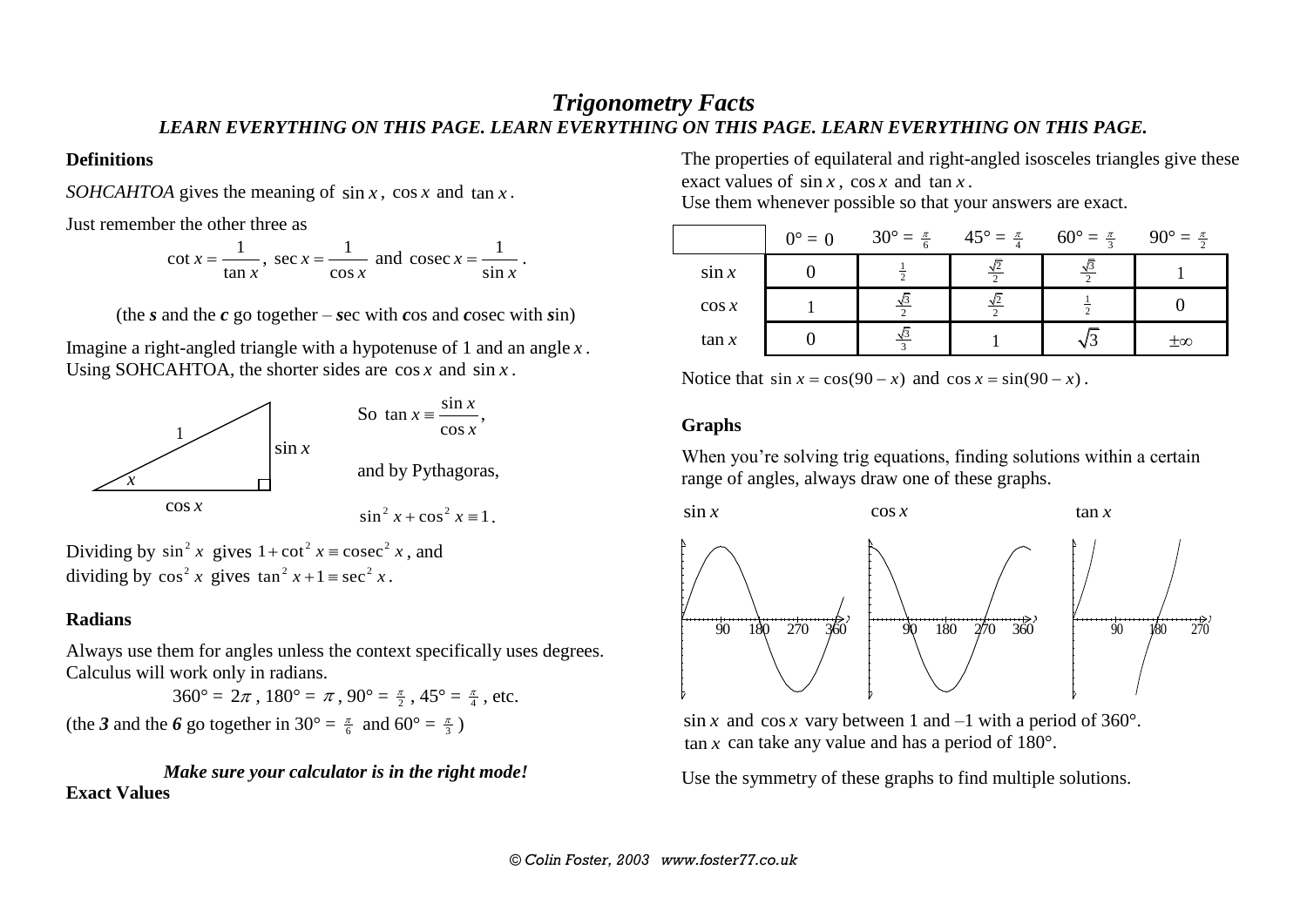# *Trigonometry Formulas*

| <b>Compound Angle Formulas</b>                                                            | These are the most important ones $-$ you must learn                                                    |
|-------------------------------------------------------------------------------------------|---------------------------------------------------------------------------------------------------------|
| $sin(A+B) = sin A cos B + cos A sin B$                                                    | them.                                                                                                   |
| $sin(A - B) = sin A cos B - cos A sin B$                                                  | "sin, cos plus cos, sin"                                                                                |
| $cos(A+B) = cos A cos B - sin A sin B$                                                    | "cos, cos <i>minus</i> sin, sin"                                                                        |
| $cos(A-B) = cos A cos B + sin A sin B$                                                    |                                                                                                         |
| $\tan(A+B) = \frac{\tan A + \tan B}{1 - \tan A \tan B}$                                   |                                                                                                         |
|                                                                                           | Remember the <i>minus</i> in the $(A + B)$ formulas for<br>cos and tan.                                 |
| $\tan(A - B) = \frac{\tan A - \tan B}{1 + \tan A \tan B}$                                 |                                                                                                         |
|                                                                                           |                                                                                                         |
| <b>Double Angle Formulas</b>                                                              | These come from letting $B = A$ in the above.                                                           |
| $\sin 2A = 2 \sin A \cos A$                                                               |                                                                                                         |
| $\cos 2A \equiv \cos^2 A - \sin^2 A$                                                      | These are also worth learning separately because                                                        |
|                                                                                           | they're so useful.                                                                                      |
| $\tan 2A = \frac{2 \tan A}{1 - \tan^2 A}$                                                 |                                                                                                         |
| <b>Formulas Using Double Angles</b>                                                       | These come from combining the double angle                                                              |
|                                                                                           | formulas with the identity $\sin^2 A + \cos^2 A = 1$ .                                                  |
| $\cos 2A \equiv 2\cos^2 A - 1$                                                            |                                                                                                         |
| $\cos^2 A = \frac{1}{2}(1 + \cos 2A)$                                                     | You could work these out (or look them up) when<br>you need them, but you need to know that they exist. |
| $\cos 2A = 1 - 2 \sin^2 A$                                                                |                                                                                                         |
| $\sin^2 A = \frac{1}{2}(1 - \cos 2A)$                                                     |                                                                                                         |
| <b>Factor Formulas</b>                                                                    |                                                                                                         |
| $\sin A + \sin B = 2 \sin \left( \frac{A+B}{2} \right) \cos \left( \frac{A-B}{2} \right)$ | These are very useful, and you certainly don't want<br>to have to work them out.                        |
| $\sin A - \sin B = 2 \cos \left( \frac{A+B}{2} \right) \sin \left( \frac{A-B}{2} \right)$ | Either learn them or rely on looking them up when<br>you need them.                                     |
| $\cos A + \cos B = 2 \cos \left( \frac{A+B}{2} \right) \cos \left( \frac{A-B}{2} \right)$ |                                                                                                         |
| $\cos A - \cos B = -2\sin\left(\frac{A+B}{2}\right)\sin\left(\frac{A-B}{2}\right)$        | Remember the " <i>minus</i> sin s" in the last one.                                                     |
|                                                                                           |                                                                                                         |
| <b>Formulas for Triangles</b>                                                             | $a, b$ and $c$ are the lengths of the sides;<br>$A$ , $B$ and $C$ the angles opposite the 3 sides.      |
| $\frac{a}{\sin A} = \frac{b}{\sin B} = \frac{c}{\sin C} = 2r$                             | This is the Sine Rule.<br>$r$ is the radius of the circumscribed circle.                                |
| $a^2 = b^2 + c^2 - 2bc \cos A$                                                            | This is the Cosine Rule.                                                                                |
| <b>area</b> = $\frac{1}{2}ab\sin C = \sqrt{s(s-a)(s-b)(s-c)}$                             | s is the semi-perimeter $=\frac{1}{2}(a+b+c)$ .                                                         |